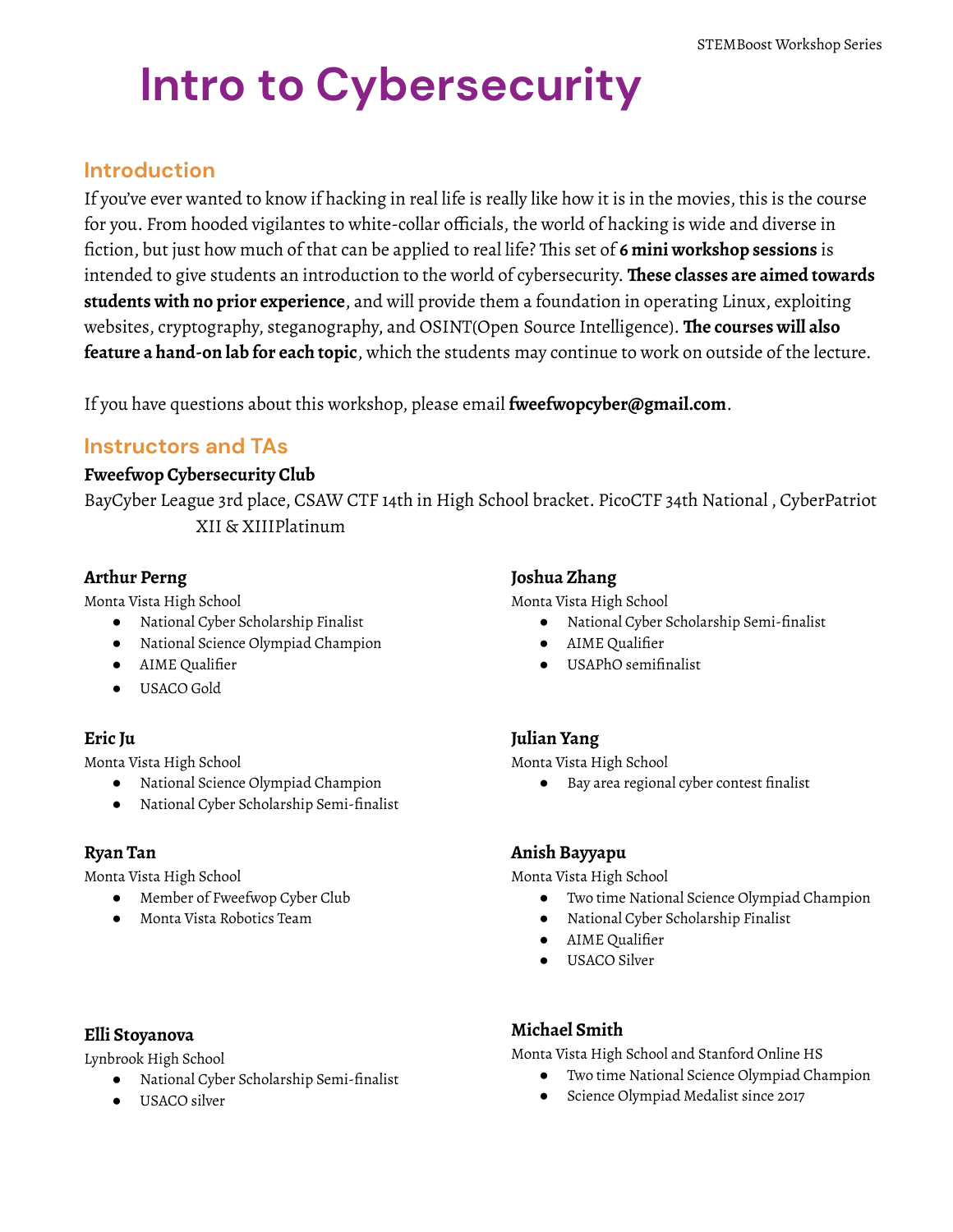## **Workshop Structure**

- ❏ Each workshop lasts for 1 hour and 30 minutes
- ❏ Video recordings available for any missed workshops upon request.
- ❏ Each workshop will be composed of a 45 minute lecture and 45 minutes of lab work time
- ❏ Intended audiences are middle schoolers who want to learn basic skills about cybersecurity

## **Schedule**

**Dates:** 6/22, 6/24, 6/26, 6/29, 7/1, 7/3 **Workshop hours:** 5:00-6:30 PST Video recordings available for any missed workshops.

## **Registration**

Register through this form: <https://forms.gle/9xDhQbAJKdxPfKbY7>

## **Tuition**

The cost for the entire workshop series is **\$50**. Video recordings for missed workshops are available upon request.

Please make all contributions via Zelle or PayPal to [stemboostdonations@gmail.com.](mailto:stemboostdonations@gmail.com) If you need an alternative arrangement, please email stemboost.org@gmail.com.

Proceeds will be donated to local hospitals via the Valley Medical Center Foundation.

## **Requirements**

For most labs, a computer running Windows, Mac OS, or Linux is required.In addition, you must install VirtualBox before the session, which you can do by clicking [here](https://www.virtualbox.org/wiki/Download_Old_Builds_6_0).

## **Preliminary Schedule**

| Date             | Topic                                                                                                                                                                                                                                                                                                                                                                                                                            |
|------------------|----------------------------------------------------------------------------------------------------------------------------------------------------------------------------------------------------------------------------------------------------------------------------------------------------------------------------------------------------------------------------------------------------------------------------------|
| 6/22/21          | Introduction to Linux                                                                                                                                                                                                                                                                                                                                                                                                            |
| (Tue)            |                                                                                                                                                                                                                                                                                                                                                                                                                                  |
|                  | Lying at the heart of every cybersecurity expert is Linux, the operating system that holds it all<br>together. Compared to other systems such as Windows and MacOS, linux provides the<br>user-friendliness and reliability needed by programmers. In this workshop, students will learn<br>how to use Linux and the command line, as well as how to navigate a computer's files without<br>the typical File Explorer or Finder. |
| 6/24/21<br>(Thu) | <b>Web Exploitation 1</b>                                                                                                                                                                                                                                                                                                                                                                                                        |
|                  | Ever wondered how hackers get access to private files and websites on the Internet? Then this<br>course is just for you. Learn all about the secret and not-so-secret tools that cunning hackers<br>can use to gain unauthorized access on sites, become admin, and manipulate the website to<br>their liking.                                                                                                                   |